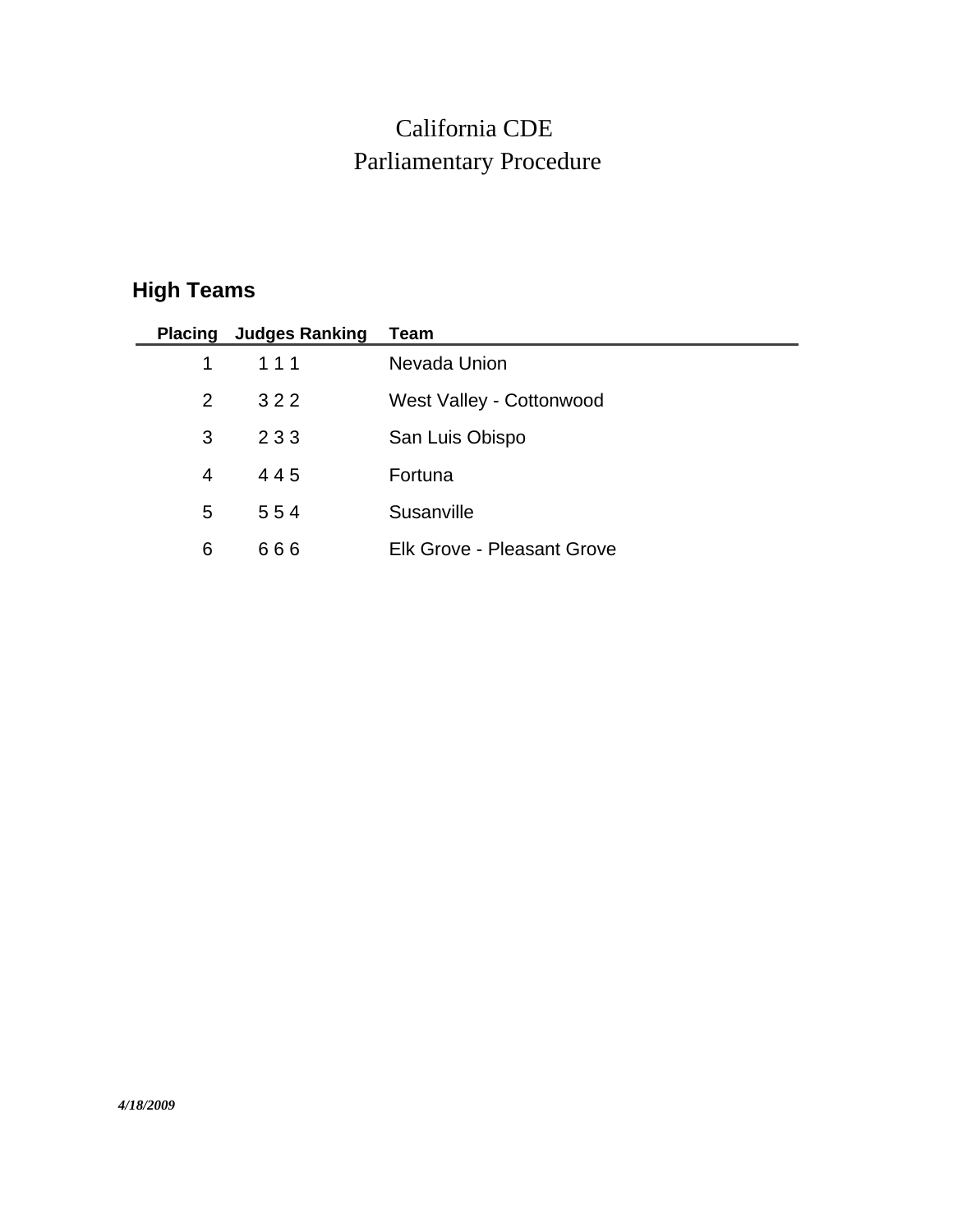| California CDE                    |                     |        |                                 |    | <b>Parliamentary Procedure</b> |                                                   |     |   |  |  |
|-----------------------------------|---------------------|--------|---------------------------------|----|--------------------------------|---------------------------------------------------|-----|---|--|--|
|                                   | <b>Team Results</b> |        |                                 |    |                                |                                                   |     |   |  |  |
| Team                              | Total               | Effect | <b>Member General Questions</b> |    |                                | At Large Written Minutes Deductions Total Placing |     |   |  |  |
| <b>Nevada Union</b>               | 571                 | 142    | 26                              | 83 | 37                             | 0                                                 | 859 |   |  |  |
| <b>West Valley - Cottonwood</b>   | 553                 | 134    | 25                              | 87 | 41                             | 0                                                 | 840 | 2 |  |  |
| <b>San Luis Obispo</b>            | 542                 | 131    | 28                              | 75 | 40                             | 0                                                 | 817 | 3 |  |  |
| <b>Susanville</b>                 | 522                 | 113    | 17                              | 71 | 44                             | 0                                                 | 768 | 5 |  |  |
| <b>Fortuna</b>                    | 514                 | 114    | 18                              | 71 | 38                             | -5                                                | 751 | 4 |  |  |
| <b>Elk Grove - Pleasant Grove</b> | 492                 | 110    | 20                              | 72 | 43                             | 0                                                 | 738 | 6 |  |  |